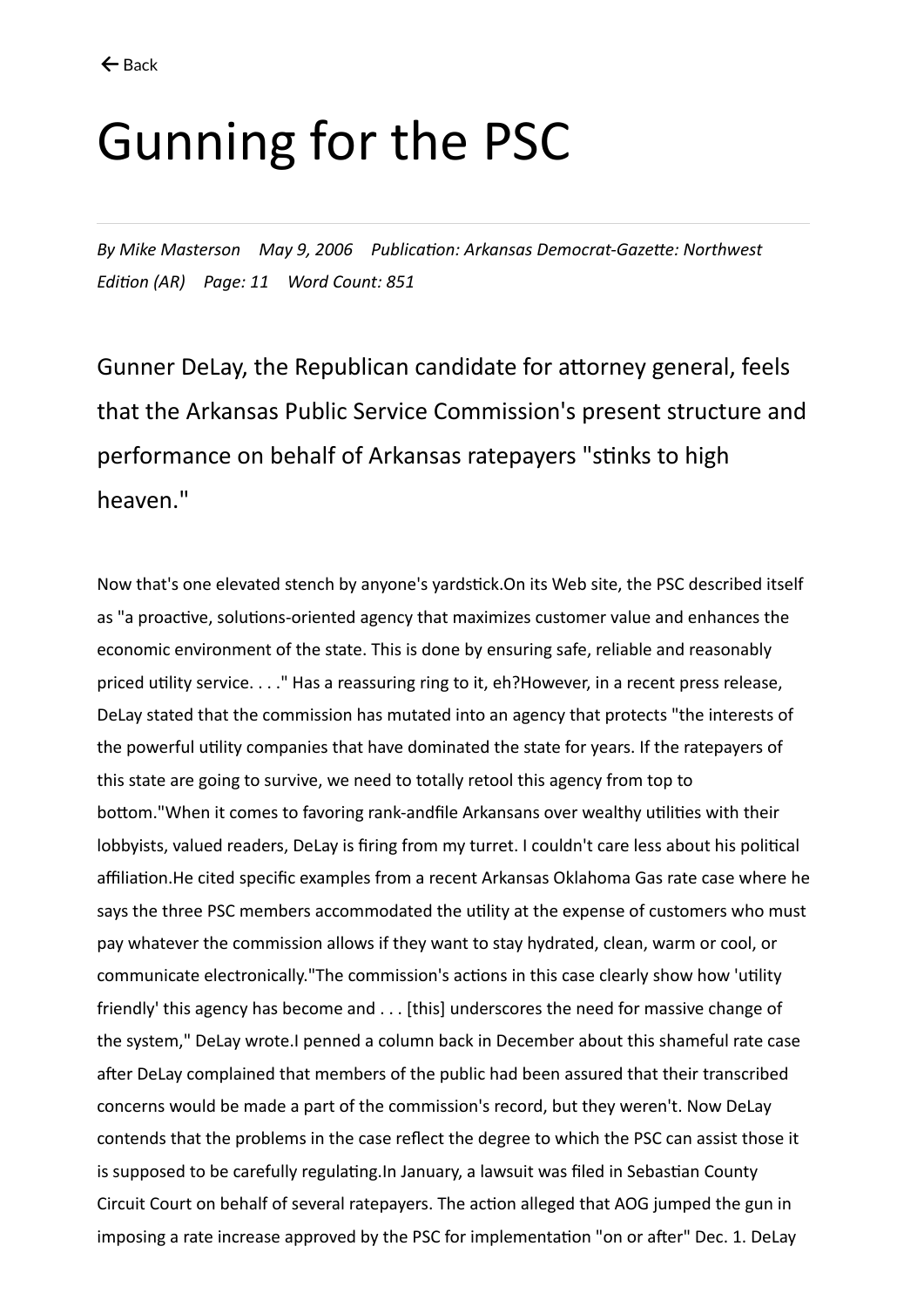said the utility is alleged to have imposed the higher December rates on gas consumed in November."After the lawsuit was filed against AOG, the PSC-without notice or even being asked-changed its order to allow AOG to keep the extra money it had charged residential customers," DeLay said. That action, he added, will result in AOG receiving about \$500,000 more in ratepayers' money than it was entitled to keep under the initial PSC order.Another concern in the case came to light when the PSC began filing legal briefs on AOG's behalf as a part of the litigation in Sebastian County."I don't think the role of state government is to do free legal work for the very company it is supposed to be regulating and against the very ratepayers it is supposed to be protecting," DeLay said. "Taxpayer dollars should not be spent supporting a utility's efforts to take money away from the ratepayers."Yet another "impropriety" surfaced, DeLay said, when it was discovered that PSC staff had counseled and advised the gas company's attorney about legal strategy in the pending lawsuits, including a suit pending before the PSC itself. He said the plaintiffs obtained e-mails from the PSC that disclosed "an ongoing course of communication between AOG and the commission."According to DeLay, the e-mails discussed both strategies of how the gas company could win the lawsuits and issues pending before the commission "on which the commission was supposed to be acting as a neutral judge, not an advocate.""This . . . conduct clearly shows that the ratepayers of this state are not playing on a level playing field at the commission," he claimed.As attorney general, DeLay said, he'd propose sweeping legislative reforms inside the commission. He believes, as do I, that our state's three PSC commissioners must be publicly elected rather than appointed by the governor because the present structure allows no accountability."When you don't have to face the voters, you can get away with anything, and that is exactly what has been going on," he said.DeLay wants the elected commissioners to be subject to the Judicial Code of Conduct to ensure that they avoid conflicts of interest, including improper communications with party litigants.Also, the commission staff must be prohibited from taking any position in rate cases, he said, adding: "The commission is a quasi-judicial agency, yet its own staff is allowed to take positions in rate cases."Finally, DeLay said that staff and commissioners alike should be prevented from accepting jobs with the public utility companies the PSC regulates until two years after they depart the PSC."This will ensure that decisions aren't being based on future prospects for employment." he said. "I am going to fight the utilities and the commission with everything I have to implement these much needed changes."There is a definite need for serious PSC reform in our state, which is filled with good people earning average wages while being overtaxed and over-utilitied into the poor house. Turn up the gas, Gunner, and strike the match.-–––––•–––––-Staff columnist Mike Masterson is the former editor of three Arkansas daily newspapers.